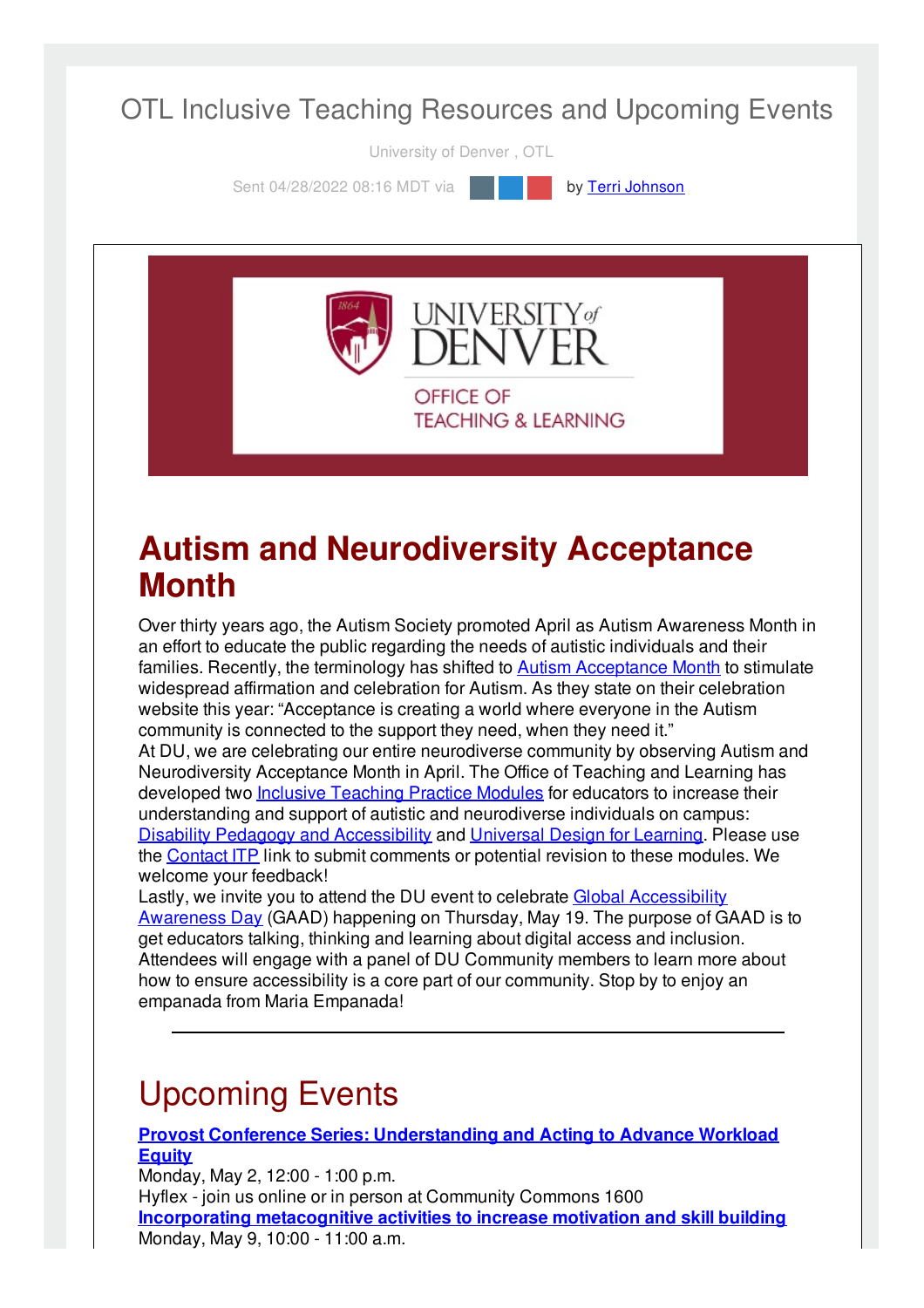Hyflex - join us online or in person at Anderson Academic Commons 345 **Heart of Higher [Education](https://otl-events.du.edu/public/registration/5873)**

Thursday, May 12, 12:00 - 1:00 p.m.

Monday, May 9, 10:00 - 11:00 a.m.

Hyflex - join us online or in person at Anderson Academic Commons 345 **Provost Conference Series: Next Steps in [Institutionalizing](https://otl-events.du.edu/public/registration/5876) A Culture of Respect for Teaching & Professional Faculty: An Interactive Conversation** Friday, May 13, 11:30 a.m. - 1:00 p.m. Hyflex - join us online or in person at Community Commons 1600 **Global [Accessibility](https://accessibility.du.edu/content/global-accessibility-awareness-day) Awareness Day** Thursday, May 19, 5:00 - 6:30 p.m. The Loft, Anderson Academic Commons 340 Visit the **OTL Events [Calendar](https://otl-events.du.edu/public/calendar)** to discover other upcoming events!

## Interested in This Summer's Course Design Institute? Help Us Pick the Format!

This summer (in late July/early August), we'll once again be offering the Course Design Institute (CDI), in which faculty members learn from and with each other as they design or re-design a course that results in significant learning for their students. Prior to 2019, the CDI was an immersive, week-long, in-person experience. Then, for the past two summers, we offered the CDI as a two-week, online, mostly-asynchronous learning experience (with opportunities for synchronous gatherings with colleagues woven throughout).

Both of these versions of the CDI - the in-person version and the online version - were successful! And, each format comes with it's own set of benefits and trade-offs. So, we would love your help in determining which format would be most supportive to you this summer! If you are interested in participating in this summer's CDI, please take this very brief survey to share your **thoughts and [preferences](https://udenver.qualtrics.com/jfe/form/SV_ePu48Xv68r3OKpw) regarding CDI format.**

## Rocky Mountain Teaching & Learning Collaborative (RMTLC): Conference May 19

The RMTLC is a two year old organization dedicated to professional development and networking for all people who want to learn and collaborate around teaching and learning. The RMTLC would like to invite you to register for our 2nd Annual Spring Conference. This FREE online (via Zoom) networking and professional development event will take place on Thursday, May 19, from 8:45 am to 1:30 pm. **RMTLC [registration](https://cuboulder.qualtrics.com/jfe/form/SV_8345AHBIq61T93M) is now open**!

## Mid-Term Resources

#### **Mid-Term Feedback**

It's hard to believe that we are in week 5 of the spring quarter and in the midst of midterms. Now is a good time to start thinking about gathering feedback from your students so that you can assess how the class is going, discover any points of confusion, and evaluate aspects of the course that you might be able to adjust to benefit your students. Visit OTL's web page Gathering Student [Feedback](https://otl.du.edu/plan-a-course/teaching-resources/gathering-student-feedback-on-teaching/) on Teaching and blog Designing a [Mid-Quarter](https://otl.du.edu/designing-a-mid-quarter-student-survey-2/) Student Survey for tips on getting this feedback and following up on it. **Mid-Terms and Student Accommodations**